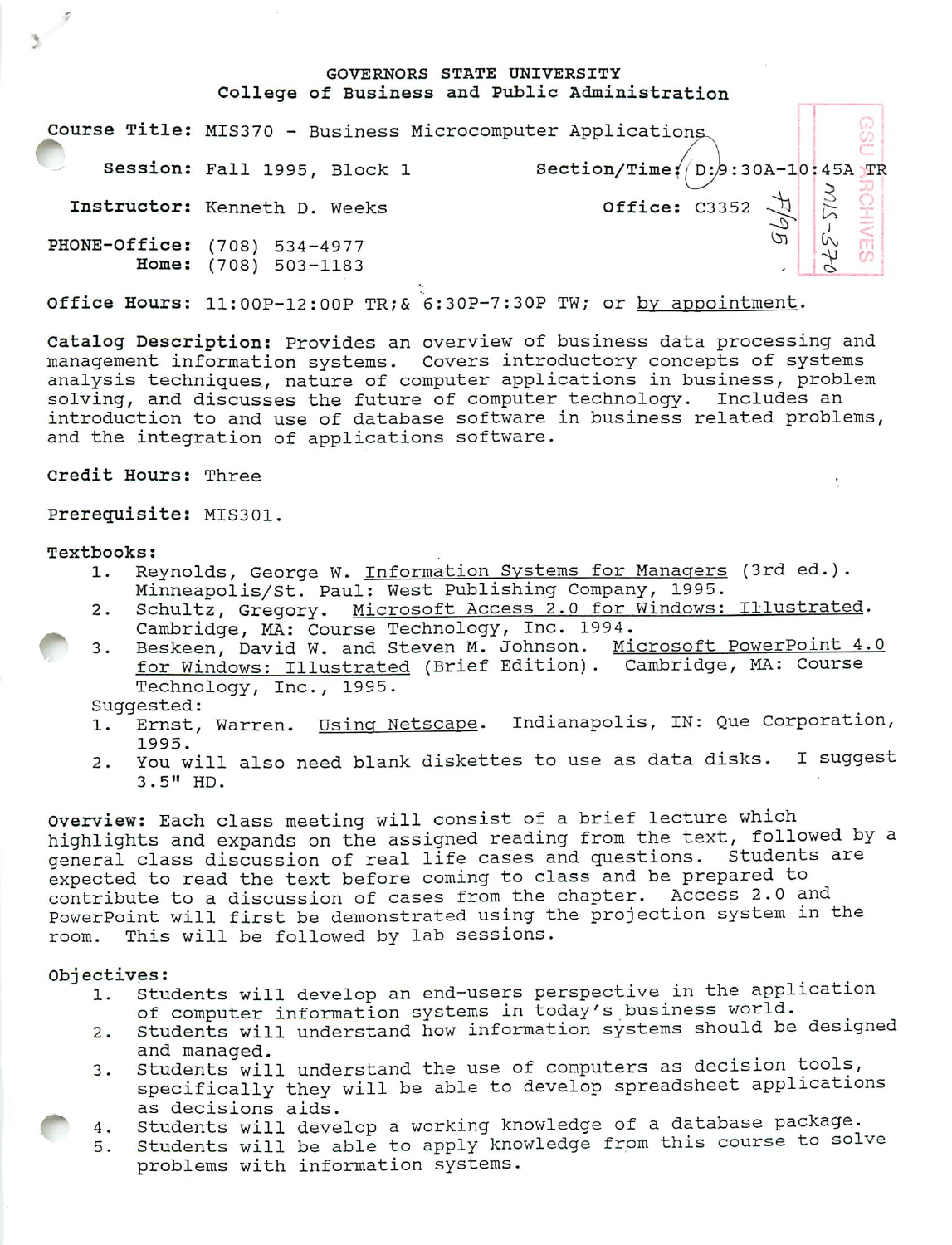## Syllabus Statement for Persons with Disabilities:

**^t** is the intention of the institution to support full participation of all students, regardless of physical ability level. Therefore, if any student needs consideration of his/her physical abilities in order to complete the course, please notify the instructor as soon as possible.

# Course Policies:

 $\ddot{\phantom{a}}$ 

- 1. Success in this course requires substantial computer time. This time generally will fall outside of scheduled class time. There will be generally will fall outside of scheduled class time. some lab time during class hours but this time will generally not be sufficient to complete the homework assignments.
- 2. Assignments and cases should be on time and must be in an acceptable format. Due dates are clearly indicated in the class schedule. Failure to complete assignments as assigned will hinder your progress in the course. Unacceptable assignments will be returned ungraded. Assignments are usually not accepted after the final exam.
- 3. Acceptable assignments will:
	- a. Clearly indicate student's name and assignment being submitted on the first page. NOTE: Consider a title page with student name and assignment description.
	- b. Securely hold multiple pages together, (staple, paper clip, folder). NOTE: Folding corners is not acceptable.
	- c. Be submitted individually. DO NOT STAPLE MULTIPLE ASSIGNMENTS TOGETHER.
	- d. Any written cases are to be typed (word-processor) and free of errors, such as spelling, sentence run-on, fragmentation, subjectverb agreement, missing punctuation, etc.
- 4. All examinations are to be taken on the scheduled dates. Makeup exams may not be given without prior approval or documentation of illness or other problem.

## Student Evaluation and Grading Policy:

| <b>Item</b>                              | Points |
|------------------------------------------|--------|
| Access 2.0 Applications Review (6 0 25)  | 150    |
| Power Point Applications Review (3 @ 25) | 75     |
| Spreadsheet Application Case             | 25     |
| Systems Analysis Case                    | 50     |
| Exams (3 @ 100 Pts)                      | 300    |
|                                          |        |

# TOTAL 600

Final letter grades are assigned according to total points using a flexible scale. The final scale usually will fall near the following:

| THE TIME SCATE ASHAIF!<br>TOTAL POINTS | PERCENT | LETTER GRADE |
|----------------------------------------|---------|--------------|
| 540                                    | 90      |              |
| 480                                    | 80.     |              |
| 420                                    | 70      |              |
| 360                                    | 60      |              |
|                                        |         |              |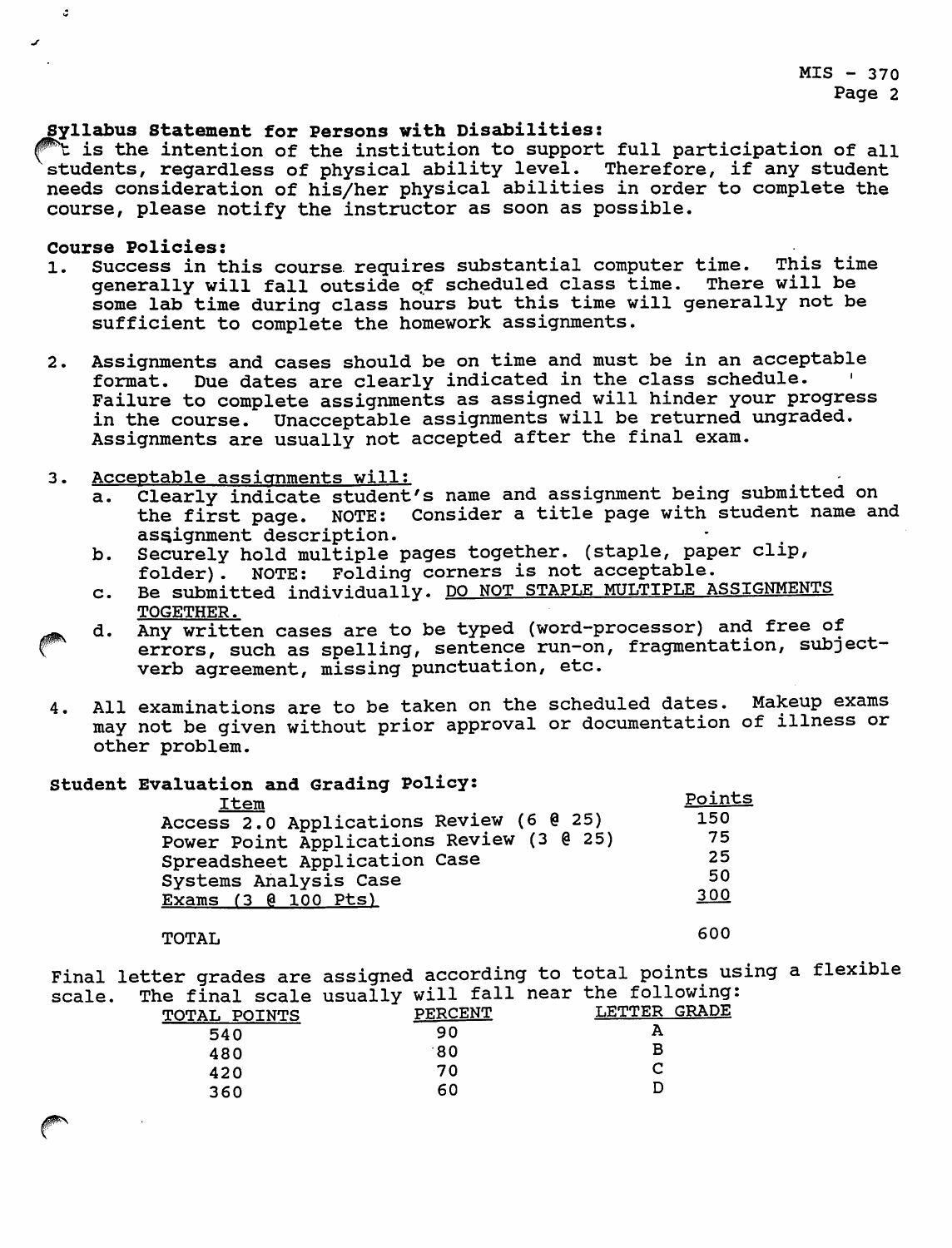$\ddot{\phantom{a}}$ 

#### TENTATIVE COURSE SCHEDULE *rT.T? I Liri*

 $\mathcal{L} = \{ \mathcal{L} \}$  .

 $\boldsymbol{\mathcal{L}}$ 

| $\mathcal{L}$<br><b>DATE</b> | TOPIC(S)                                                                                                                                                |                            | CHAPTER ASSIGNMENT DUE |  |
|------------------------------|---------------------------------------------------------------------------------------------------------------------------------------------------------|----------------------------|------------------------|--|
| (9/5)<br>(9/7)               | Management and Information Technology<br>Computer Hardware - Trends and Issues                                                                          | 1(T)<br>2(T)               |                        |  |
| (9/12)<br>(9/14)             | Computer Software - Trends and Issues<br>Working with Windows<br>Getting Started with MS PowerPoint 4.0                                                 | $3$ $(T)$<br>W(A)<br>1 (P) |                        |  |
| (9/19)<br>(9/21)             | Date Communications and Networks<br>Creating a Presentation<br>Creating a DSS with Spreadsheets                                                         | 4 (T)<br>2 $(P)$           |                        |  |
| (9/26)<br>(9/28)             | Data Management<br>Modifying a Presentation                                                                                                             | 5(T)<br>3 (P)              | 2 $(P)$                |  |
| (10/3)<br>(10/5)             | <b>EXAM 1</b> [1, 2, 3, 4, 5(T) ; 1, 2(P)]<br>Enhancing a Presentation                                                                                  | 4 (P)                      | 3(P)                   |  |
| (10/10)                      | Transaction Processing and Management                                                                                                                   | $6$ (T)                    |                        |  |
| (10/12)                      | Reporting Systems<br>Getting Started with MS Access 2.0                                                                                                 | 1 (A)                      | $4$ (P)                |  |
| (10/19)                      | (10/17) Decision Support and Expert Systems<br>Building a Database                                                                                      | $7$ $(T)$<br>2(A)          | Spreadsheet (H)        |  |
| .0/24)                       | Office Automation<br>(10/26) Changing Table Design                                                                                                      | $8$ $(T)$<br>3(A)          | 2(A)                   |  |
| (10/31)<br>(11/2)            | Information Engineering<br>Working with Records                                                                                                         | $9$ $(T)$<br>4(A)          | 3(A)                   |  |
| (11/7)<br>(11/9)             | <b>EXAM 2</b> [6,7,8,9, (T); 3,4(P); 1,2,3(A)]<br>Managing Data with Forms                                                                              | 5(A)                       | 4(A)                   |  |
| (11/16)                      | (11/14) Information Technology Planning<br>Retrieving Data                                                                                              | 10(T)<br>6 (A)             | 5(A)                   |  |
|                              | (11/21) Design, Construction, and Maintenance                                                                                                           | 11(T)                      |                        |  |
|                              | (11/28) Acquiring Info. Technology Resources<br>(11/30) Presenting Data                                                                                 | $12$ $(T)$<br>7 (A) 6 (A)  |                        |  |
|                              | (12/5) End-User Computing<br>(12/7) Computer Security and Disaster Planning                                                                             | $13$ $(T)$<br>14 (T) 7 (A) |                        |  |
|                              | $(12/12)$ EXAM 3 $[10, 11, 12, 13, 14(T); 4-7(A)]$<br>(12/14) Course Review                                                                             |                            | Written Case (H)       |  |
| <b>NOTE:</b>                 | (T)=Text by Reynolds, (P)=PowerPoint text, (A)=Access text,<br>(H)=Class Handout. Assignment Due column indicates due dates for<br>written assignments. |                            |                        |  |